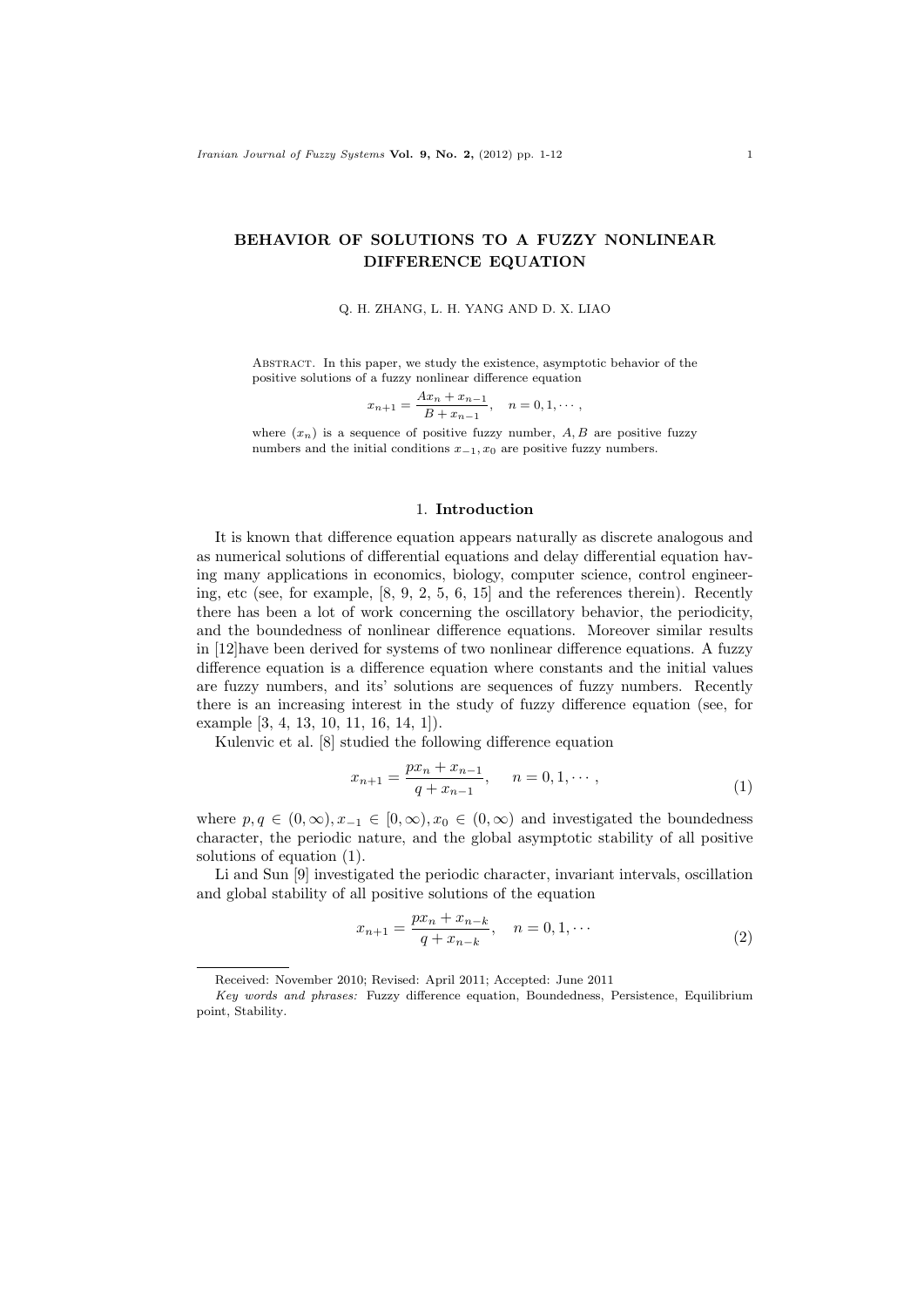where  $k \in \{1, 2, \dots\}$ , *p*, *q* and the initial conditions  $x_{-1}, x_0$  are nonnegative real numbers.

Now in this paper we study the fuzzy analog of (1)

$$
x_{n+1} = \frac{Ax_n + x_{n-1}}{B + x_{n-1}}, \quad n = 0, 1 \cdots,
$$
\n(3)

where  $A, B, x_{-1}, x_0$  are positive fuzzy numbers.

To be convenience, we need some definitions:

*A* is said to be a fuzzy number if  $A: R \to [0, 1]$  satisfies the below (i)-(iv)

- (i) *A* is normal, i.e., there exists a  $x \in R$  such that  $A(x) = 1$ ;
- (ii) *A* is fuzzy convex, i.e., for all  $t \in [0,1]$  and  $x_1, x_2 \in R$  such that

$$
A(tx_1 + (1-t)x_2) \ge \min\{A(x_1), A(x_2)\};
$$

- (iii) *A* is upper semicontinuous;
- (iv) The support of *A*, supp $A = \overline{\bigcup_{\alpha \in (0,1]} [A]_{\alpha}} = \overline{\{x : A(x) > 0\}}$  is compact.

The  $\alpha$ −cuts of *A* are denoted by  $[A]_{\alpha} = \{x \in R : A(x) \geq \alpha\}$ ,  $\alpha \in [0,1]$ , it is clear that the  $[A]_{\alpha}$  are closed interval. We say that a fuzzy number is positive if  $supp A \subset (0, \infty)$ .

It is obvious that if *A* is a positive real number, then *A* is a fuzzy number and  $[A]_{\alpha} = [A, A], \alpha \in (0, 1]$ . In this case we say that *A* is a trivial fuzzy number.

Let *A, B* be fuzzy numbers with  $[A]_{\alpha} = [A_{l,\alpha}, A_{r,\alpha}], [B]_{\alpha} = [B_{l,\alpha}, B_{r,\alpha}], \alpha \in$ (0*,* 1]. We define a norm on the fuzzy numbers space as follows:

$$
||A|| = \sup_{\alpha \in (0,1]} \max\{|A_{l,\alpha}|, |A_{r,\alpha}|\}.
$$

We take the following metric :

$$
D(A, B) = \sup_{\alpha \in (0, 1]} \max\{|A_{l, \alpha} - B_{l, \alpha}|, |A_{r, \alpha} - B_{r, \alpha}|\}
$$

the fuzzy analog of the boundedness and persistence (see [4, 10]) as follows: we say that a sequence of positive fuzzy numbers  $x_n$  persists (resp. is bounded) if there exists a positive real number *M* (resp. *N*) such that

$$
supp x_n \subset [M,\infty)
$$
 (resp.  $supp x_n \subset (0,N]$ ),  $n = 1,2,\cdots$ ,

We say that  $(x_n)$  is bounded and persists if there exist positive real numbers  $M, N > 0$  such that

$$
supp x_n \subset [M, N], \quad n = 1, 2, \cdots.
$$

We say  $(x_n)$ ,  $n = 1, 2, \cdots$ , is an unbounded sequence if the norm  $||x_n||$ ,  $n =$  $1, 2, \cdots$ , is an unbounded sequence.

We say that  $x_n$  is a positive solution of (3) if  $(x_n)$  is a sequence of positive fuzzy numbers that satisfies  $(3)$ . We say a positive fuzzy number x is a positive equilibrium for (3) if

$$
x = \frac{Ax + x}{B + x}.
$$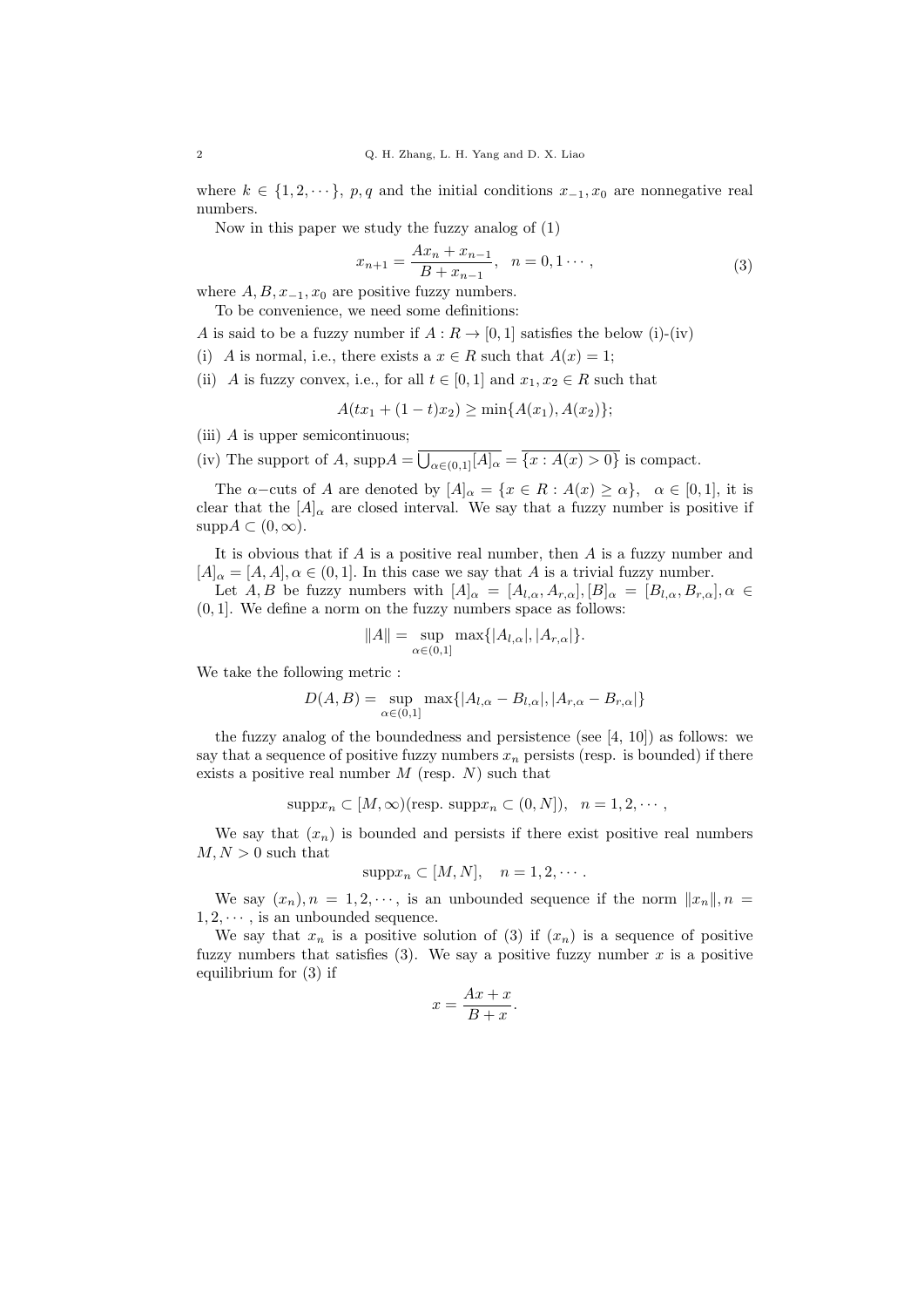Let  $(x_n)$  be a sequence of positive fuzzy numbers and x be a positive fuzzy number. Suppose that

$$
[x_n]_{\alpha} = [L_{n,\alpha}, R_{n,\alpha}], \quad n = 0, 1, 2, \cdots, \quad \alpha \in (0, 1]
$$
 (4)

and

$$
[x]_{\alpha} = [L_{\alpha}, R_{\alpha}], \quad \alpha \in (0, 1]
$$
\n
$$
(5)
$$

We say that the sequence  $(x_n)$  converges to *x* with respect to *D* as  $n \to \infty$  if  $\lim_{n\to\infty} D(x_n, x) = 0.$ 

Suppose that  $(3)$  has a unique positive equilibrium x. We say that the positive equilibrium *x* of (3) is stable if for every  $\varepsilon > 0$  there exists a  $\delta = \delta(\varepsilon) > 0$  such that for every positive solution  $x_n$  of (3), that satisfies  $D(x_{-i}, x) \leq \delta, i = 0, 1$  we have  $D(x_n, x) \leq \varepsilon$  for all  $n > 0$ .

Moreover, we say that the positive equilibrium  $x$  of  $(3)$  is asymptotically stable, if it is stable and every positive solution of (3) tends to the positive equilibrium of (3) with respect to *D* as  $n \to \infty$ .

The purpose of this paper is to study the existence of positive solutions of (3). Furthermore, we find some conditions so that every positive solution of (3) is boundedness and persistence. Finally, under some conditions we prove that (3) has a unique positive equilibrium *x* that is stable.

## 2. **Main Results**

Firstly we study the existence of the positive solutions of (3). We need the following lemmas.

**Lemma 2.1.** [11] Let  $f: R^+ \times R^+ \times R^+ \times R^+ \times R^+ \to R^+$  be continuous, *A, B, C, D, E are fuzzy numbers. Then*

$$
[f(A, B, C, D, E)]_{\alpha} = f([A]_{\alpha}, [B]_{\alpha}, [C]_{\alpha}, [D]_{\alpha}, [E]_{\alpha}), \quad \alpha \in (0, 1]
$$
 (6)

**Lemma 2.2.** [17] Let  $u \in E^{\sim}$ , write  $[u]_{\alpha} = [u_{-}(\alpha), u_{+}(\alpha)], \alpha \in (0, 1]$ . Then  $u_{-}(\alpha)$ *and*  $u_{+}(\alpha)$  *can be regarded as functions on*  $(0, 1]$ *, that satisfy* 

- (i) *u−*(*α*) *is nondecreasing and left continuous;*
- (ii)  $u_{+}(\alpha)$  *is nonincreasing and left continuous;*
- (iii)  $u_-(1) \leq u_+(1)$ .

*Conversely for any functions*  $a(\alpha)$  *and*  $b(\alpha)$  *defined on*  $(0,1]$  *that satisfy*  $(i)$ - $(iii)$ *in the above, there exists a unique*  $u \in E^{\sim}$  *such that*  $[u]_{\alpha} = [a(\alpha), b(\alpha)]$  *for any*  $\alpha \in (0,1].$ 

**Theorem 2.3.** *Consider equation (3) where A, B are positive fuzzy numbers. Then for any positive fuzzy numbers x−*<sup>1</sup>*, x*<sup>0</sup> *there exists a unique positive solution x<sup>n</sup> of (3)* with the initial conditions  $x_{-1}$ ,  $x_0$ .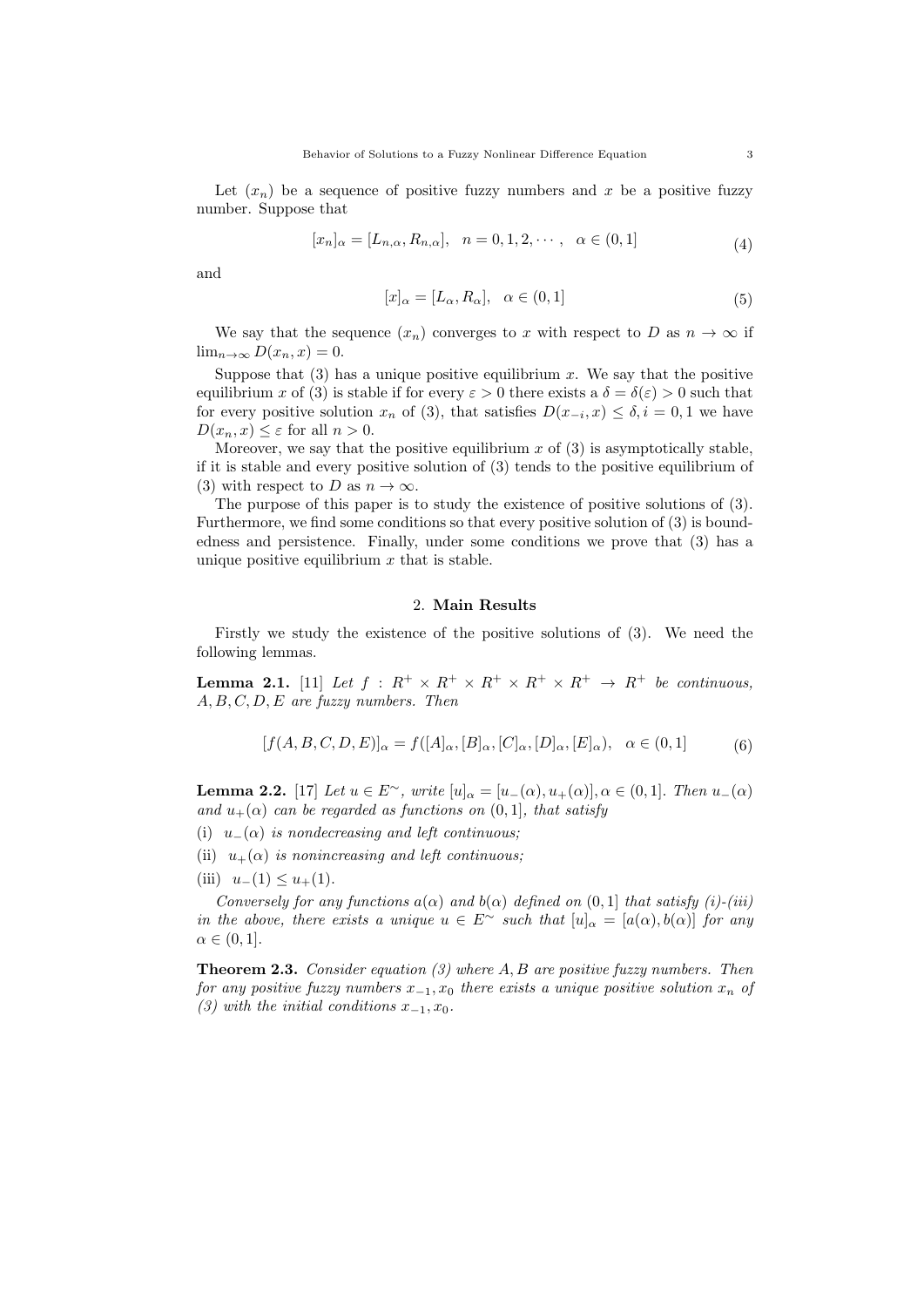*Proof.* The proof is similar to that of Proposition 2.1 [11]. Suppose that there exists a sequence of fuzzy numbers (*xn*) satisfying (3) with the initial conditions *x−*<sup>1</sup>*, x*0. Consider the  $\alpha$ −cuts,  $\alpha \in (0, 1], n = 0, 1, 2, \cdots$ ,

$$
[x_n]_{\alpha} = [L_{n,\alpha}, R_{n,\alpha}], \ [A]_{\alpha} = [A_{l,\alpha}, A_{r,\alpha}], \ [B]_{\alpha} = [B_{l,\alpha}, B_{r,\alpha}].
$$
 (7)

It follows from (3), (7) and Lemma 2.1 that

$$
[x_{n+1}]_{\alpha} = [L_{n+1,\alpha}, R_{n+1,\alpha}] = \left[\frac{Ax_n + x_{n-1}}{B + x_{n-1}}\right]_{\alpha} = \frac{[A]_{\alpha} \times [x_n]_{\alpha} + [x_{n-1}]_{\alpha}}{[B]_{\alpha} + [x_{n-1}]_{\alpha}}
$$
  

$$
= \frac{[A_{l,\alpha}, A_{r,\alpha}] \times [L_{n,\alpha}, R_{n,\alpha}] + [L_{n-1,\alpha}, R_{n-1,\alpha}]}{[B_{l,\alpha}, B_{r,\alpha}] + [L_{n-1,\alpha}, R_{n-1,\alpha}]}
$$
  

$$
= \left[\frac{A_{l,\alpha}L_{n,\alpha} + L_{n-1,\alpha}}{B_{r,\alpha} + R_{n-1,\alpha}}, \frac{A_{r,\alpha}R_{n,\alpha} + R_{n-1,\alpha}}{B_{l,\alpha} + L_{n-1,\alpha}}\right]
$$

from which we have that for  $n = 0, 1, 2, \cdots, \alpha \in (0, 1]$ 

$$
L_{n+1,\alpha} = \frac{A_{l,\alpha} L_{n,\alpha} + L_{n-1,\alpha}}{B_{r,\alpha} + R_{n-1,\alpha}}, \qquad R_{n+1,\alpha} = \frac{A_{r,\alpha} R_{n,\alpha} + R_{n-1,\alpha}}{B_{l,\alpha} + L_{n-1,\alpha}}.
$$
 (8)

Then it is obvious that for any initial condition  $(L_{-i,\alpha}, R_{-i,\alpha}), i = 0, 1, \alpha \in (0,1]$ there exists a unique solution  $(L_{n,\alpha}, R_{n,\alpha})$ . We now prove that  $[L_{n,\alpha}, R_{n,\alpha}]$ ,  $\alpha \in$  $(0,1]$ , where  $(L_{n,\alpha}, R_{n,\alpha})$  is the solution of system  $(8)$  with the initial conditions  $(L_{-i,\alpha}, R_{-i,\alpha}), i = 0, 1$ , determines the solution  $x_n$  of (3) with the initial conditions  $x_{-i}$ ,  $i = 0, 1$  such that

$$
[x_n]_{\alpha} = [L_{n,\alpha}, R_{n,\alpha}], \ \alpha \in (0,1], \ n = 0, 1, 2, \cdots.
$$
 (9)

From reference[15] and that  $A, B, x_{-1}, x_0$  are positive fuzzy numbers, for any  $\alpha_1, \alpha_2 \in (0, 1], \alpha_1 \leq \alpha_2$  we have

$$
\begin{cases}\n0 < A_{l,\alpha_1} \leq A_{l,\alpha_2} \leq A_{r,\alpha_2} \leq A_{r,\alpha_1} \\
0 < B_{l,\alpha_1} \leq B_{l,\alpha_2} \leq B_{r,\alpha_2} \leq B_{r,\alpha_1} \\
0 < L_{-1,\alpha_1} \leq L_{-1,\alpha_2} \leq R_{-1,\alpha_2} \leq R_{-1,\alpha_1} \\
0 < L_{0,\alpha_1} \leq L_{0,\alpha_2} \leq R_{0,\alpha_2} \leq R_{0,\alpha_1}\n\end{cases} \tag{10}
$$

We claim that

$$
L_{n,\alpha_1} \le L_{n,\alpha_2} \le R_{n,\alpha_2} \le R_{n,\alpha_1}, \quad n = -1, 0, 1, 2, \cdots. \tag{11}
$$

We prove it by induction. It is obvious from (10) that (11) holds for  $n = -1, 0$ . Suppose that (11) are true for  $n \leq k \leq \{1, 2, \dots\}$ . Then from (8), (10) and (11), for  $n \leq k$  it follows that

$$
L_{k+1,\alpha_1} = \frac{A_{l,\alpha_1} L_{k,\alpha_1} + L_{k-1,\alpha_1}}{B_{r,\alpha_1} + R_{k-1,\alpha_1}} \le \frac{A_{l,\alpha_2} L_{k,\alpha_2} + L_{k-1,\alpha_2}}{B_{r,\alpha_2} + R_{k-1,\alpha_2}} = L_{k+1,\alpha_2}
$$
  

$$
= \frac{A_{l,\alpha_2} L_{k,\alpha_2} + L_{k-1,\alpha_2}}{B_{r,\alpha_2} + R_{k-1,\alpha_2}} \le \frac{A_{r,\alpha_2} R_{k,\alpha_2} + R_{k-1,\alpha_2}}{B_{l,\alpha_2} + L_{k-1,\alpha_2}} = R_{k+1,\alpha_2}
$$
  

$$
= \frac{A_{r,\alpha_2} R_{k,\alpha_2} + R_{k-1,\alpha_2}}{B_{l,\alpha_2} + L_{k-1,\alpha_2}} \le \frac{A_{r,\alpha_1} R_{k,\alpha_1} + R_{k-1,\alpha_1}}{B_{l,\alpha_1} + L_{k-1,\alpha_1}} = R_{k+1,\alpha_1}
$$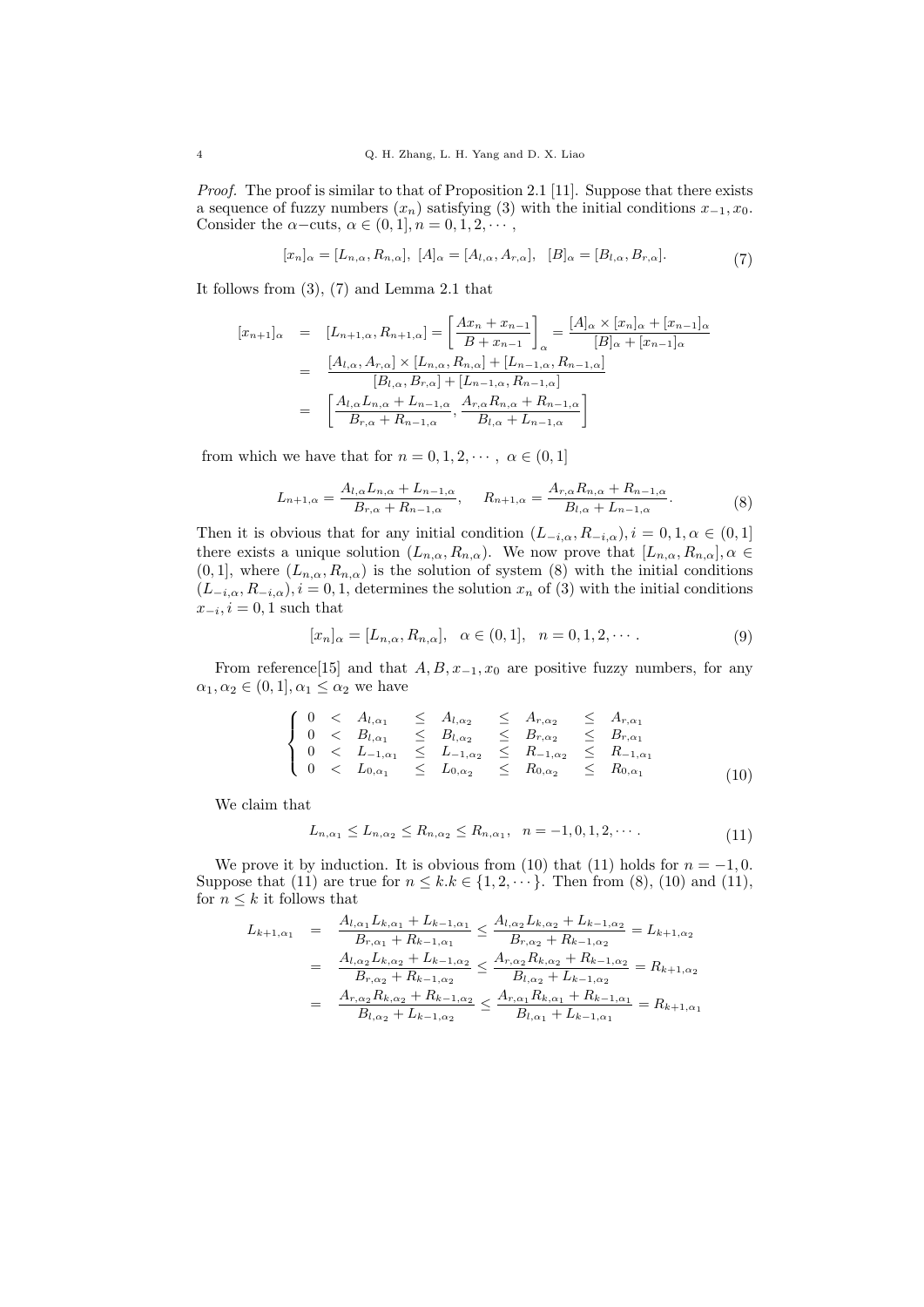Therefore (11) is satisfied. Moreover from (8) we have

$$
L_{1,\alpha} = \frac{A_{l,\alpha}L_{0,\alpha} + L_{-1,\alpha}}{B_{r,\alpha} + R_{-1,\alpha}}, \quad R_{1,\alpha} = \frac{A_{r,\alpha}R_{0,\alpha} + R_{-1,\alpha}}{B_{l,\alpha} + L_{-1,\alpha}}, \quad \alpha \in (0,1]
$$
(12)

Since  $A, B, x_{-1}, x_0$  are positive fuzzy numbers,  $A_{l,\alpha}, A_{r,\alpha}, B_{l,\alpha}, B_{r,\alpha}, L_{-l,\alpha}, R_{-1,\alpha}$  $L_{0,\alpha}, R_{0,\alpha}$  are left continuous. So from (12) we have that  $L_{1,\alpha}, R_{1,\alpha}$  are also left continuous. By induction we can get that  $L_{n,\alpha}, R_{n,\alpha}, n = 1, 2, \cdots$  are left continuous.

We now prove that the support of  $x_n$ ,  $\supp x_n = \overline{\bigcup_{\alpha \in (0,1]} [L_{n,\alpha}, R_{n,\alpha}]}$  is compact. It is sufficient to prove that  $\bigcup_{\alpha \in (0,1]} [L_{n,\alpha}, R_{n,\alpha}]$  is bounded. Let  $n = 1$ , since  $A, B, x$ <sub>−1</sub>,  $x_0$  are positive fuzzy numbers, there exist constants  $M_A > 0, N_A > 0$  $0, M_B > 0, N_B > 0, M_{-1} > 0, N_{-1} > 0, M_0 > 0, N_0 > 0$  such that for all  $\alpha \in (0, 1]$ ,

$$
\begin{cases}\n[A_{l,\alpha}, A_{r,\alpha}] & \subset \overline{\bigcup_{\alpha\in(0,1]}[A_{l,\alpha}, A_{r,\alpha}]} \\
[B_{l,\alpha}, B_{r,\alpha}] & \subset \overline{\bigcup_{\alpha\in(0,1]}[B_{l,\alpha}, B_{r,\alpha}]} \\
[L_{-l,\alpha}, R_{-1,\alpha}] & \subset \overline{\bigcup_{\alpha\in(0,1]}[L_{-l,\alpha}, R_{-1,\alpha}]} \\
[L_{0,\alpha}, R_{0,\alpha}] & \subset \overline{\bigcup_{\alpha\in(0,1]}[L_{0,\alpha}, R_{0,\alpha}]} \\
\end{cases}\n\begin{cases}\n[M_A, N_A], \\
[M_B, N_B], \\
[M_B, N_B], \\
[M_B, N_B], \\
\end{cases}
$$
\n(13)

Hence from (12) and (13) we can easily get

$$
[L_{1,\alpha}, R_{1,\alpha}] \subset \left[\frac{M_A M_0 + M_{-1}}{N_B + N_{-1}}, \frac{N_A N_0 + N_{-1}}{M_B + M_{-1}}\right], \quad \alpha \in (0, 1].
$$
 (14)

From which it is obvious that

$$
\bigcup_{\alpha \in (0,1]} [L_{1,\alpha}, R_{1,\alpha}] \subset \left[\frac{M_A M_0 + M_{-1}}{N_B + N_{-1}}, \frac{N_A N_0 + N_{-1}}{M_B + M_{-1}}\right], \quad \alpha \in (0,1]
$$
(15)

Therefore (15) implies that  $\overline{\bigcup_{\alpha \in (0,1]} [L_{1,\alpha}, R_{1,\alpha}]}$  is compact and  $\overline{\bigcup_{\alpha \in (0,1]} [L_{1,\alpha}, R_{1,\alpha}]}$  $(0, \infty)$ . Deducing inductively we can easily follow that  $\overline{\bigcup_{\alpha \in (0,1]} [L_{n,\alpha}, R_{n,\alpha}]}$  is compact, and

$$
\overline{\bigcup_{\alpha\in(0,1]}[L_{n,\alpha},R_{n,\alpha}]} \subset (0,\infty), \quad n=1,2,\cdots.
$$
 (16)

Therefore (11), (16) and that  $L_{n,\alpha}, R_{n,\alpha}$  are left continuous we have that  $[L_{n,\alpha}, R_{n,\alpha}]$ determines a sequence of positive fuzzy numbers  $(x_n)$  such that  $(9)$  holds.

We now prove that  $x_n$  is the solution of (3) with the initial conditions  $x_{-1}, x_0$ . Since for all  $\alpha \in (0, 1]$ ,

$$
[x_{n+1}]_{\alpha} = [L_{n+1,\alpha}, R_{n+1,\alpha}] = \left[\frac{A_{l,\alpha}L_{n,\alpha} + L_{n-1,\alpha}}{B_{r,\alpha} + R_{n-1,\alpha}}, \frac{A_{r,\alpha}R_{n,\alpha} + R_{n-1,\alpha}}{B_{l,\alpha} + R_{n-1,\alpha}}\right]
$$

$$
= \left[\frac{Ax_n + x_{n-1}}{B + x_{n-1}}\right]_{\alpha},
$$

we have that  $x_n$  is the solution of (3) with initial condition  $x_{-1}, x_0$ .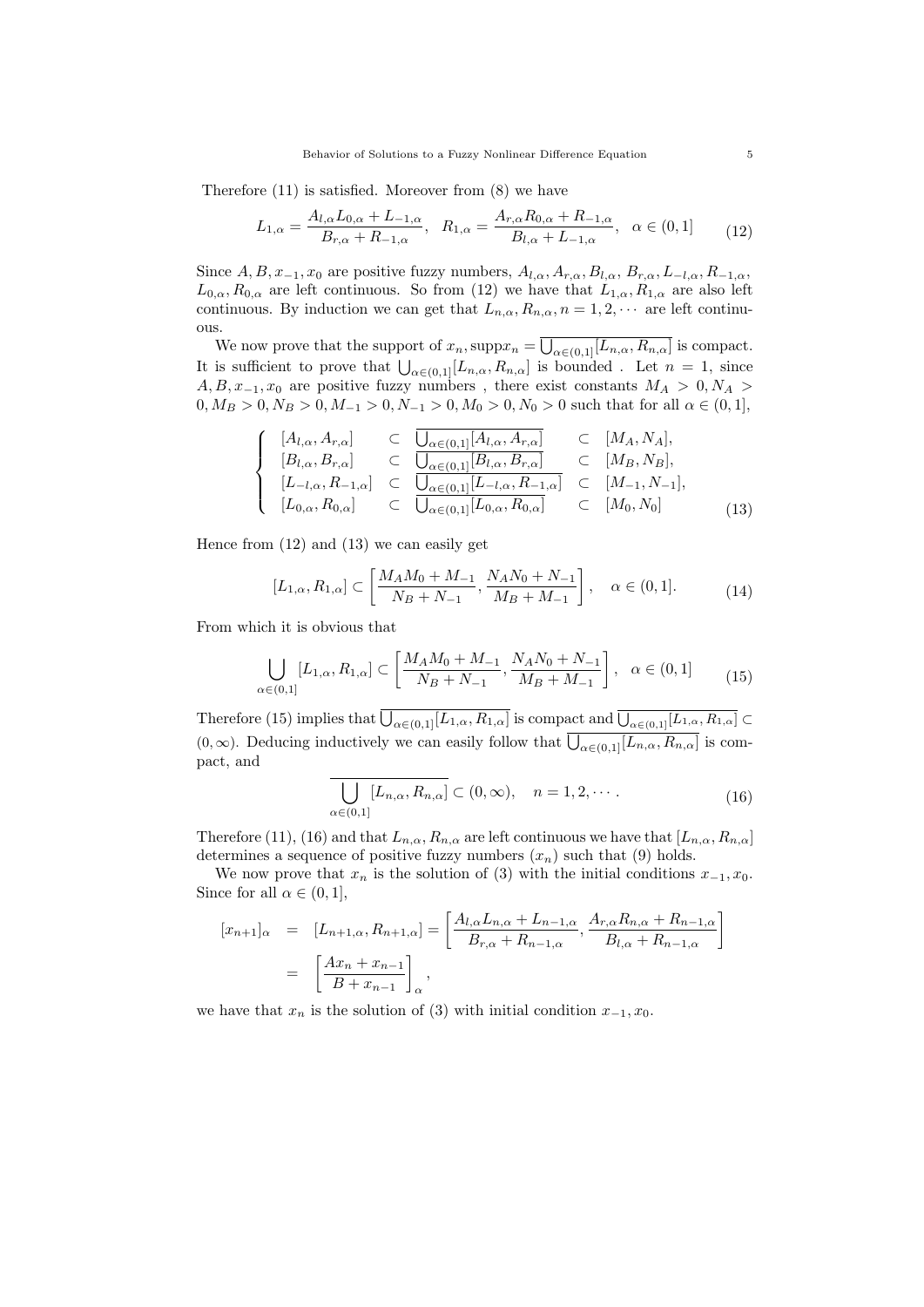Suppose that there exists another solution  $\bar{x}_n$  of (3) with the initial conditions  $x$ <sup>−1</sup>,  $x_0$ . Then from arguing as above we can easily prove that

$$
[\overline{x}_n]_{\alpha} = [L_{n,\alpha}, R_{n,\alpha}], \quad \alpha \in (0,1], \quad n = 0, 1, 2, \cdots.
$$
 (17)

Then from (9) and (17) we have  $[x_n]_{\alpha} = [\overline{x}_n]_{\alpha}, \alpha \in (0,1], n = 0,1,2,\cdots$  from which it follows that  $x_n = \overline{x}_n, n = 0, 1, \cdots$ . Thus the proof of the Theorem 2.3 is completed.

In the following we will study the property of the fuzzy positive solution of (3). We need the following lemma.

**Lemma 2.4.** *Consider the system of the difference equations*

$$
y_{n+1} = \frac{py_n + y_{n-1}}{V + z_{n-1}}, \quad z_{n+1} = \frac{qz_n + z_{n-1}}{U + y_{n-1}}, \quad n = 0, 1, \cdots
$$
 (18)

*where*  $p, q, U, V$  *are positive real numbers and the initial values*  $y_{-i}, z_{-i}, i = 0, 1$  *are positive real numbers. Then the following statements are true.*

(i) *For any*  $h > p + 1 - V$  *and*  $k > q + 1 - U$ *, system (18) has no solution that is eventually in*  $[k, \infty) \times [h, \infty)$ .

(ii) *For any*  $l < p + 1 - V$  *and*  $m < q + 1 - U$ *, if the following condition holds* 

$$
p+1 > V, \qquad q+1 > U. \tag{19}
$$

*then system (18) has no solution that is eventually in*  $[0, m] \times [0, l]$ *.* 

(iii) *If*  $p + 1 < V$ ,  $q + 1 < U$ , then the equilibrium  $(0, 0)$  *is locally asymptotically stable.*

(iv) If (19) holds, then system (18) has a unique positive equilibrium  $(q+1-U, p+1)$  $1 - V$ ).

*Proof.* (i) Suppose otherwise that there exists a solution  $(y_n, z_n)_{n=-1}^{\infty}$  of system (18) such that

$$
y_n \ge k, \quad z_n \ge h, \quad n \ge N.
$$

for some  $h > p+1-V$  and  $k > q+1-U$ . Without loss of generality we can assume that  $N = 0$ . Then system (18) implies that,  $n \geq 0$ ,

$$
\begin{cases} y_{n+1} \le \frac{py_n + y_{n-1}}{V + h} = \frac{p}{V + h} y_n + \frac{1}{V + h} y_{n-1} \\ z_{n+1} \le \frac{qz_n + z_{n-1}}{U + k} = \frac{q}{U + k} z_n + \frac{1}{U + k} z_{n-1} \end{cases}
$$
(20)

Using difference inequality result (see  $[16]$ ), (20) implies that

 $y_n \leq u_n, \quad z_n \leq v_n, \quad y_0 = u_0, \quad z_0 = v_0, \quad y_{-1} = u_{-1}, \quad z_{-1} = v_{-1}.$ where  $(u_n)$  and  $(v_n)$  satisfy

$$
u_{n+1} = \frac{p}{V+h}u_n + \frac{1}{V+h}u_{n-1}, \quad v_{n+1} = \frac{q}{U+k}v_n + \frac{1}{U+k}v_{n-1}.
$$
 (21)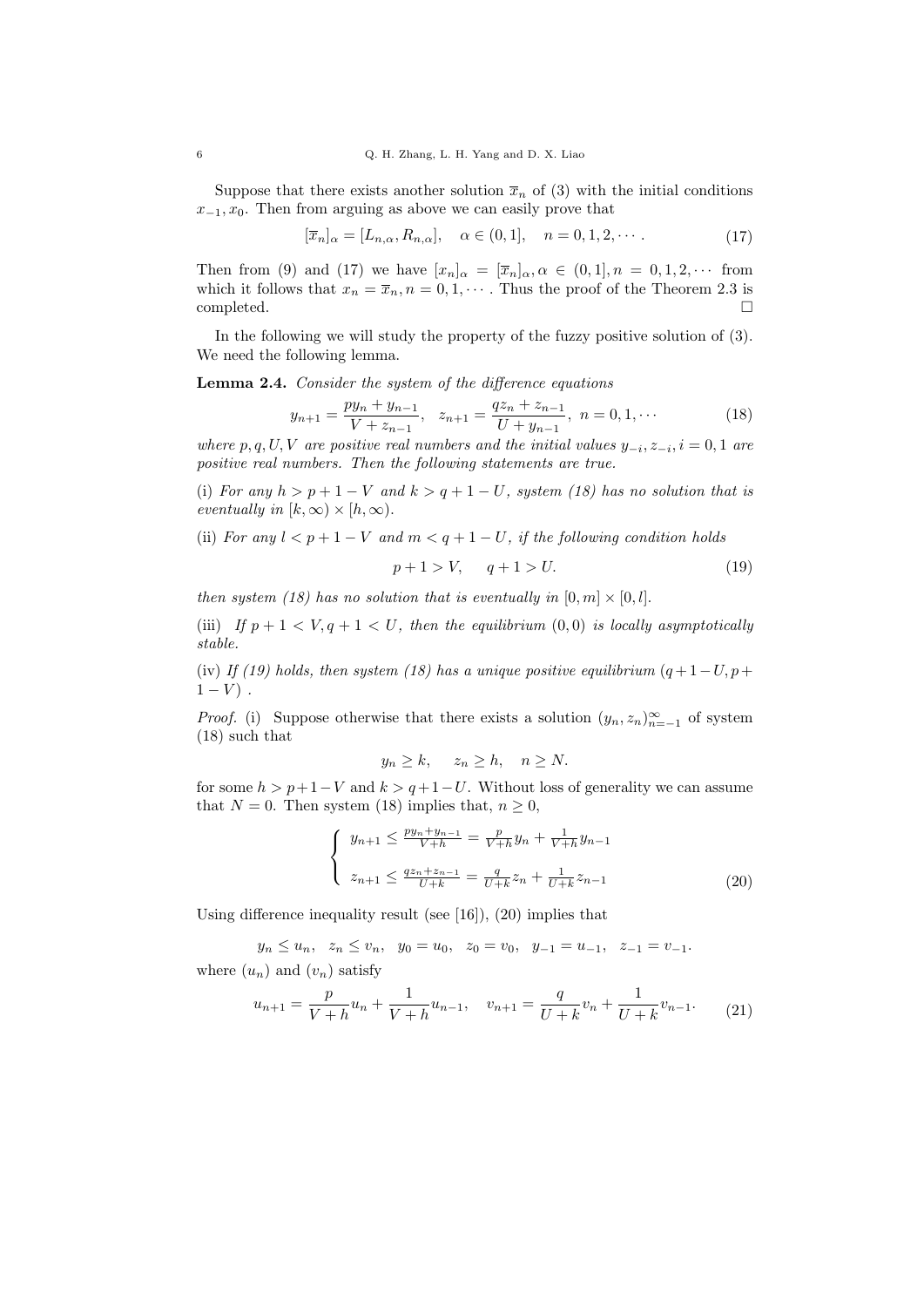system (21) is linear homogenous equations with constant coefficients, and all the roots of characteristic equation

$$
\lambda^{2} - \frac{p}{V+h}\lambda - \frac{1}{V+h} = 0, \quad \lambda^{2} - \frac{q}{U+k}\lambda - \frac{1}{U+k} = 0.
$$
 (22)

lie inside the unit disk. Thus

$$
\lim_{n \to \infty} u_n = 0, \quad \lim_{n \to \infty} v_n = 0.
$$

for all solutions of system (21). Consequently

$$
\lim_{n \to \infty} y_n = 0, \quad \lim_{n \to \infty} z_n = 0.
$$

which is a contradiction.

(ii) Suppose otherwise that there exists a solution  $(y_n, z_n)_{n=-1}^{\infty}$  such that

$$
y_n \le m, \quad z_n \le l, \quad n \ge N.
$$

for some  $l < p + 1 - V$  and  $m < q + 1 - U$ . Without loss of generality we can assume that  $\overline{N} = 0$ . System (18) implies that,  $n \geq 0$ ,

$$
\begin{cases} y_{n+1} \ge \frac{py_n + y_{n-1}}{V+1} = \frac{p}{V+1}y_n + \frac{1}{V+1}y_{n-1} \\ z_{n+1} \ge \frac{qz_n + z_{n-1}}{U+m} = \frac{q}{U+m}z_n + \frac{1}{U+m}z_{n-1} \end{cases}
$$
(23)

Using difference inequalities result (see [16]), (23) implies that

$$
y_n \ge \mu_n, \quad z_n \ge \omega_n, \quad y_0 = \mu_0, \quad z_0 = \omega_0, \quad y_{-1} = \mu_{-1}, \quad z_{-1} = \omega_{-1}.
$$
  
where  $\mu_n$  and  $\omega_n$  satisfy

$$
\mu_{n+1} = \frac{p}{V+l} \mu_n + \frac{1}{V+l} \mu_{n-1}, \quad \omega_{n+1} = \frac{q}{U+m} \omega_n + \frac{1}{U+m} \omega_{n-1}.
$$
 (24)

We now show that  $\lim_{n\to\infty}\mu_n=\infty$ ,  $\lim_{n\to\infty}\omega_n=\infty$ , which is a contradiction. Indeed, the characteristic polynomials

$$
f(\lambda) = \lambda^2 - \frac{p}{V+l}\lambda - \frac{1}{V+l}, \quad g(\lambda) = \lambda^2 - \frac{q}{U+m}\lambda - \frac{1}{U+m}.
$$

satisfy  $f(1) = \frac{V + l - p - 1}{V + l} < 0$ ,  $g(1) = \frac{U + m - q - 1}{U + m} < 0$ . So they have a root in  $(1, \infty)$ . Therefore we can choose  $y_i, z_i, i = -1, 0$  such that  $\lim_{n \to \infty} \mu_n = \infty$ ,  $\lim_{n \to \infty} \omega_n =$ *∞.*

(iii) The linearized equation of system  $(18)$  about the equilibrium  $(0,0)$  is

$$
\Psi_{n+1} = D\Psi_n, \quad n = 0, 1, \cdots,
$$
\n
$$
(25)
$$

where

$$
\Psi_n = \left(\begin{array}{c} y_n \\ z_n \end{array}\right), \quad D = \left(\begin{array}{cccc} \frac{p}{V} & \frac{1}{V} & 0 & 0 \\ 1 & 0 & 0 & 0 \\ 0 & 0 & \frac{q}{U} & \frac{1}{U} \\ 0 & 0 & 1 & 0 \end{array}\right)
$$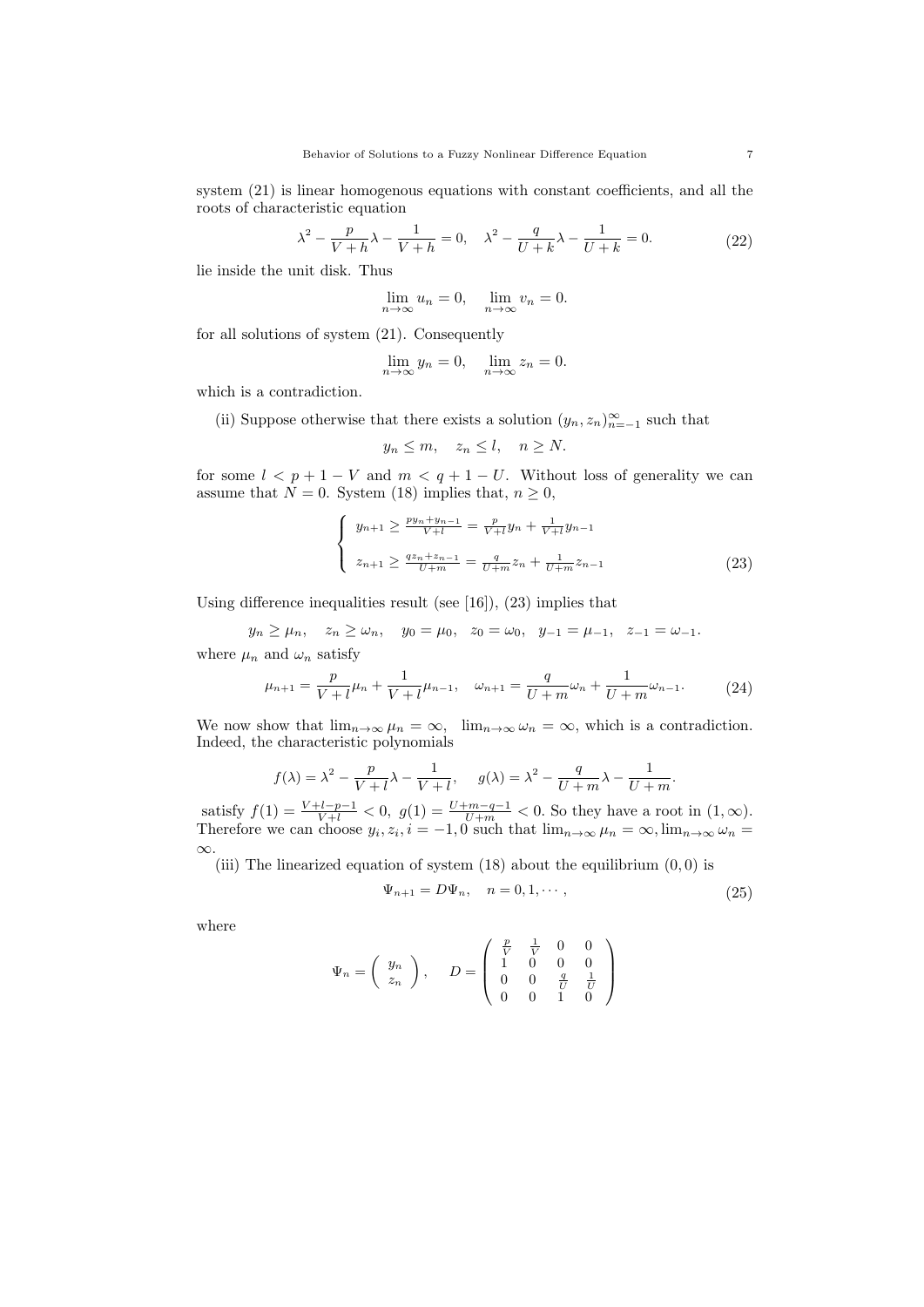Its characteristic equation is

$$
\left(\lambda^2 - \frac{p}{V}\lambda - \frac{1}{V}\right)\left(\lambda^2 - \frac{q}{U}\lambda - \frac{1}{U}\right) = 0\tag{26}
$$

It is obvious that all roots of equation (26) lie inside unit disk. So the equilibrium (0*,* 0) is locally asymptotically stable.

(iv) Suppose relation (19) is satisfied . The equilibrium  $(x, y)$  of equation (18) satisfies the system

$$
y = \frac{py + y}{V + z}, \qquad z = \frac{qz + z}{U + y}.
$$
\n
$$
(27)
$$

From (27) it is clear that there exists a unique positive equilibrium  $(x, y) = (q +$  $1 - U, p + 1 - V$ ).

**Theorem 2.5.** *Consider fuzzy difference equation (3), where*  $A, B, x_{-i}, i = 0, 1$  *are positive fuzzy numbers. Then the following statements are true.*

(i) *If for every*  $\alpha \in (0, 1]$ *,* 

$$
A_{r,\alpha} + 1 < B_{l,\alpha} \tag{28}
$$

*then every positive solution of (3) is bounded and persists.*

(ii) If relation (28) holds, then every positive solution  $x_n$  of equation (3) converges *to the equilibrium*  $x = 0$  *with respect to*  $D$  *as*  $n \to \infty$ *.* 

*Proof.* (i) If  $x_n$  is the unique positive solution of (3) with the initial values  $x_{-1}, x_0$ , such that (4) holds. We consider the system

$$
H_{n+1} = \frac{M_A H_n + H_{n-1}}{N_B + E_{n-1}}, \quad E_{n+1} = \frac{N_A E_n + E_{n-1}}{M_B + H_{n-1}} \tag{29}
$$

where  $M_A$ ,  $N_A$ ,  $M_B$ ,  $N_B$  are defined in (13).

Let  $(H_n, E_n)$  be a solution of (29) with initial values

$$
H_i = M_i, \quad E_i = N_i, \quad i = -1, 0 \tag{30}
$$

where  $M_i, N_i, (i = -1, 0)$  are defined in (13).

From  $(8)$ ,  $(13)$ ,  $(29)$ , and  $(30)$  we have

$$
H_1 = \frac{M_A H_0 + H_{-1}}{N_B + E_{-1}} \le L_{1,\alpha}, \quad R_{1,\alpha} \le \frac{N_A E_1 + E_{-1}}{M_B + H_{-1}} = E_1 \tag{31}
$$

Using  $(8)$ ,  $(29)$ ,  $(30)$ , and  $(31)$ , inductively we can prove that

$$
H_n \le L_{n,\alpha}, \quad R_{n,\alpha} \le E_n, \quad n = 1, 2, \cdots,
$$
\n
$$
(32)
$$

Since relation (28) is satisfied, it is clear that

$$
N_A + 1 < M_B, \quad M_A + 1 < N_B. \tag{33}
$$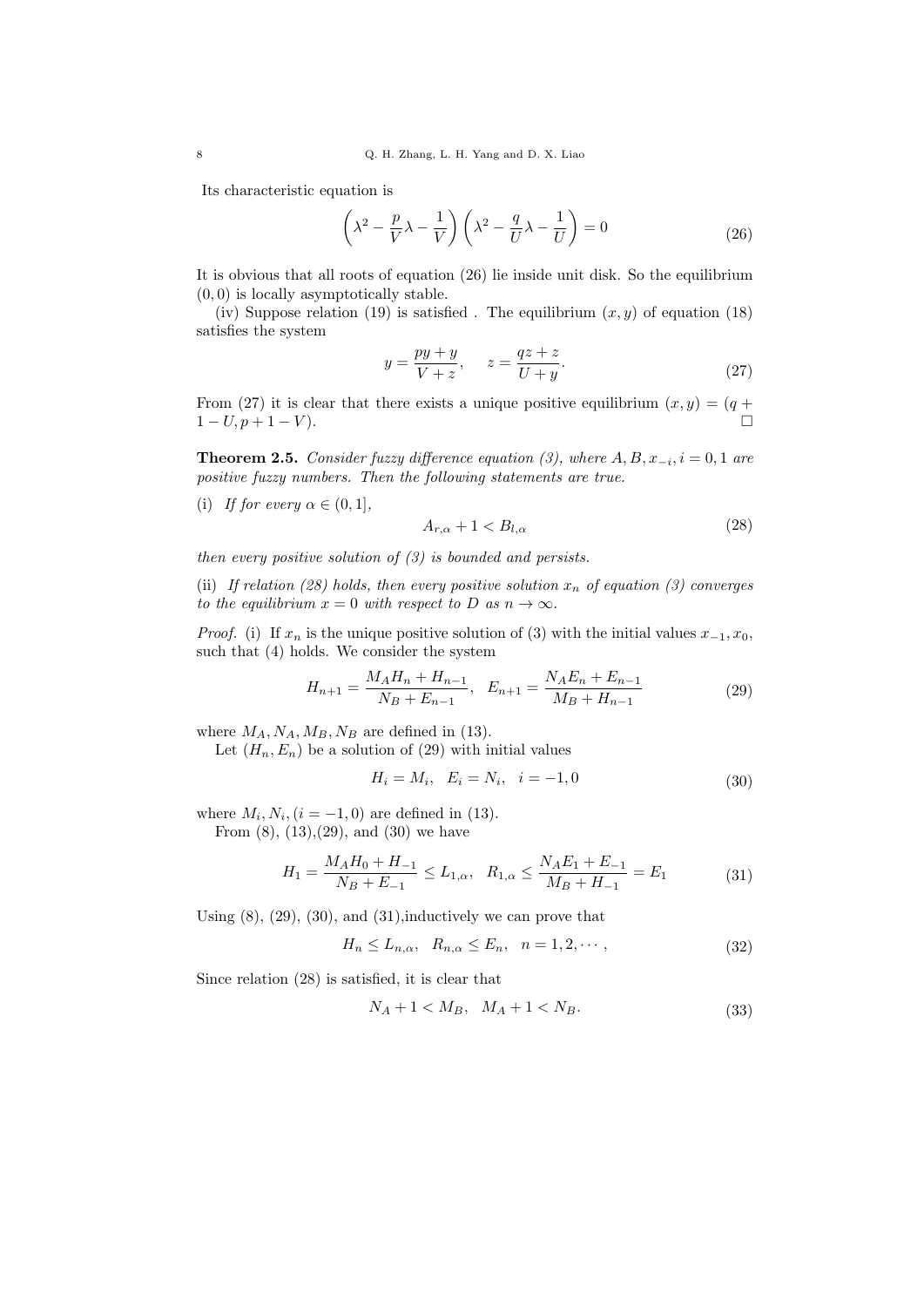From (i) and (ii) of Lemma 2.4, it follows that the solution  $(H_n, E_n)$  of (29) is bounded and persists. From (4) and (32) we also have that the positive solution  $x_n$  of (3) is bounded and persists.

(ii) Let  $x_n$  be a positive solution of (3) such that (7) holds. Since (28) is satisfied we can apply (i) and (iii) of Lemma 2.4, so we have

$$
\lim_{n \to \infty} L_{n,\alpha} = 0, \quad \lim_{n \to \infty} R_{n,\alpha} = 0.
$$
\n(34)

Therefore from (34) we have

$$
\lim_{n \to \infty} D(x_n, x) = \lim_{n \to \infty} \sup_{\alpha \in (0, 1]} \{ \max\{|L_{n,\alpha} - 0|, |R_{n,\alpha} - 0|\} \} = 0.
$$

This completes the proof of (ii) of Theorem 2.5.

If for the unique positive equilibrium  $\bar{x}$  of (3), relation (7) holds, we have the following relations:

$$
L_{\alpha} = \frac{A_{l,\alpha}L_{\alpha} + L_{\alpha}}{B_{r,\alpha} + R_{\alpha}}, \quad R_{\alpha} = \frac{A_{r,\alpha}R_{\alpha} + R_{\alpha}}{B_{l,\alpha} + L_{\alpha}}
$$
(35)

It follows from (35) that

$$
L_{\alpha} = A_{r,\alpha} + 1 - B_{l,\alpha}, \quad R_{\alpha} = A_{l,\alpha} + 1 - B_{r,\alpha}, \quad \alpha \in (0,1].
$$
 (36)

It is obvious that  $\bar{x} = [L_{\alpha}, R_{\alpha}]$  is positive equilibrium point if and only if  $A_{l,\alpha} = A_{r,\alpha}$ and  $B_{l,\alpha} = B_{r,\alpha}, \alpha \in (0,1]$ , namely *A*, *B* are positive real numbers. So the positive equilibrium  $\bar{x}$  is a positive trivial fuzzy number, i.e.,

$$
[\overline{x}]_{\alpha} = [L_{\alpha}, R_{\alpha}], \quad L_{\alpha} = R_{\alpha} = A + 1 - B. \tag{37}
$$

**Theorem 2.6.** *Consider fuzzy difference equation (3), where A, B are positive trivial fuzzy numbers, i.e., positive real numbers, Moreover if relation*

$$
B < A + 1 \tag{38}
$$

*holds, then the unique positive equilibrium*  $\bar{x}$  *of* (3) *is stable.* 

*Proof.* Let  $\bar{x}$  be a positive equilibrium of equation (3) and  $\varepsilon$  (< 1) be a positive real number. Since (38) holds, we consider the positive real number  $\delta$  as follows

$$
0 < \delta \le \frac{(A+1)\varepsilon}{2A+2-B+\varepsilon} \tag{39}
$$

Let  $x_n$  be a positive solution of (3) such that

$$
D(x_{-i}, \overline{x}) \le \delta < \varepsilon, \quad i = 0, 1 \tag{40}
$$

from (40) we have

$$
|L_{-i,\alpha} - L_{\alpha}| \leq \delta, \quad |R_{-i,\alpha} - R_{\alpha}| \leq \delta, \quad i = 0, 1, \quad \alpha \in (0, 1]
$$
 (41)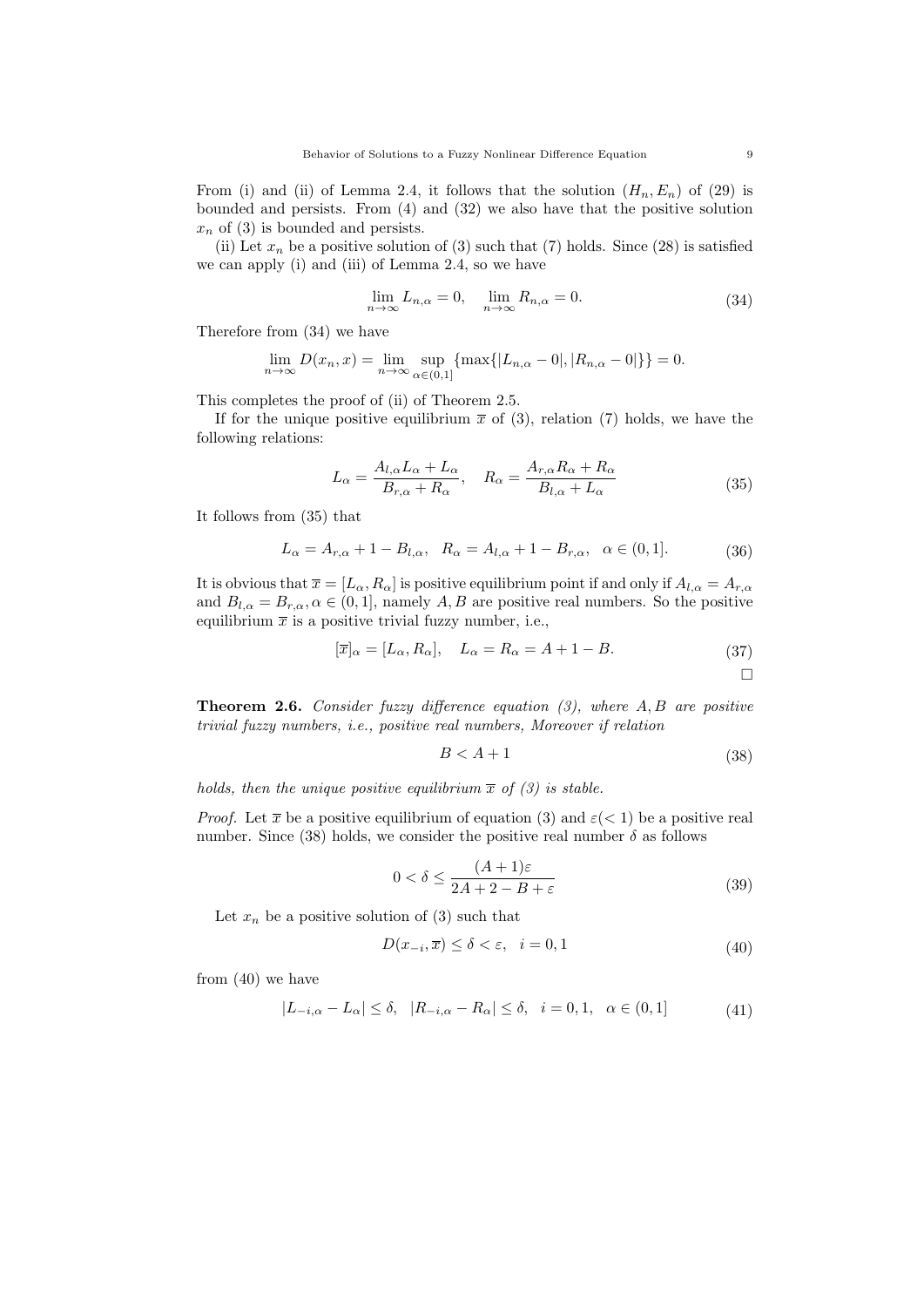From (8), (37), and (41) we get

$$
L_{1,\alpha} - L_{\alpha} = \frac{AL_{0,\alpha} + L_{-1,\alpha}}{B + R_{-1,\alpha}} - L_{\alpha} \le \frac{A(L_{\alpha} + \delta) + (L_{\alpha} + \delta)}{B + R_{\alpha} - \delta} - L_{\alpha}
$$
  

$$
= \delta \frac{A + L_{\alpha} + 1}{B + R_{\alpha} - \delta} \tag{42}
$$

$$
L_{1,\alpha} - L_{\alpha} = \frac{AL_{0,\alpha} + L_{-1,\alpha}}{B + R_{-1,\alpha}} - L_{\alpha} \ge \frac{A(L_{\alpha} - \delta) + (L_{\alpha} - \delta)}{B + R_{\alpha} + \delta} - L_{\alpha}
$$
  

$$
= -\delta \frac{A + L_{\alpha} + 1}{B + R_{\alpha} + \delta} \tag{43}
$$

from(39),  $(42)$ , and  $(43)$  it is obvious that

$$
|L_{1,\alpha} - L_{\alpha}| \le \delta < \varepsilon \tag{44}
$$

Moreover, from (8), (37), and (41) we have that

$$
R_{1,\alpha} - R_{\alpha} = \frac{AR_{0,\alpha} + R_{-1,\alpha}}{B + L_{-1,\alpha}} - R_{\alpha} \le \frac{A(R_{\alpha} + \delta) + (R_{\alpha} + \delta)}{B + L_{\alpha} - \delta} - R_{\alpha}
$$

$$
= \delta \frac{A + R_{\alpha} + 1}{B + L_{\alpha} - \delta} \tag{45}
$$

$$
R_{1,\alpha} - R_{\alpha} = \frac{AR_{0,\alpha} + R_{-1,\alpha}}{B + L_{-1,\alpha}} - R_{\alpha} \ge \frac{A(R_{\alpha} - \delta) + (R_{\alpha} - \delta)}{B + L_{\alpha} + \delta} - R_{\alpha}
$$

$$
= -\delta \frac{A + R_{\alpha} + 1}{B + L_{\alpha} + \delta} \tag{46}
$$

from (2.34), (2.40) and (2.41) we get

$$
|R_{1,\alpha} - R_{\alpha}| \le \delta < \varepsilon
$$

From (44), (47) and working inductively we can prove that

$$
|L_{n,\alpha} - L_{\alpha}| < \varepsilon, \quad |R_{n,\alpha} - R_{\alpha}| < \varepsilon, \quad \alpha \in (0,1], \quad n = 0, 1, \cdots \tag{47}
$$

and so we have  $D(x_n, \overline{x}) < \varepsilon, n \ge 0$ . Therefore, the positive equilibrium  $\overline{x}$  is stable.  $\Box$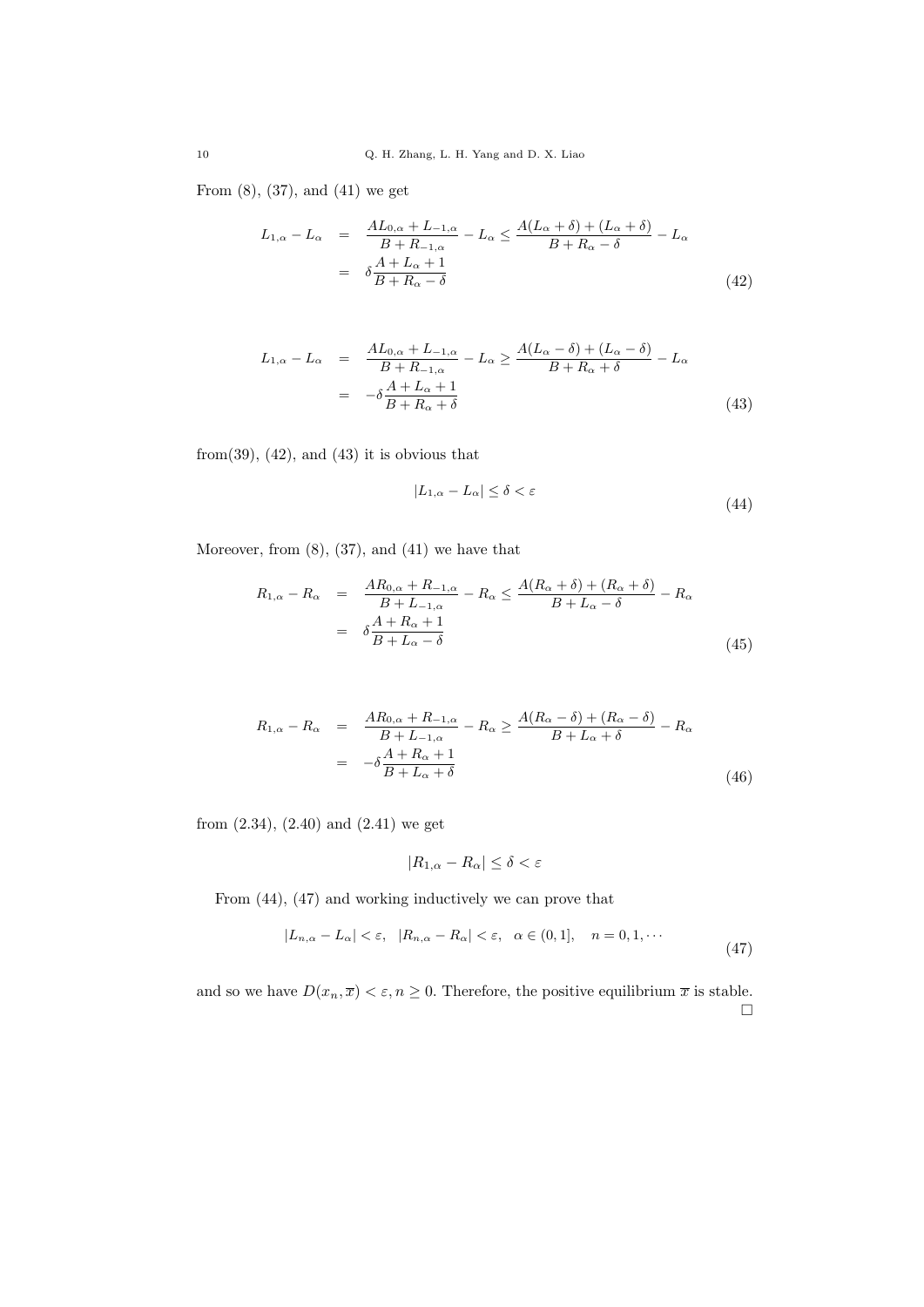## 3. **Conclusion**

In this paper, we study the fuzzy nonlinear difference equation  $x_{n+1} = \frac{Ax_n + x_{n-1}}{B + x_{n-1}}$  $\frac{4x_n + x_{n-1}}{B + x_{n-1}}$ ,  $n = 0, 1, \cdots$ . Firstly the existence of positive fuzzy solutions is proved. Secondly, we find that under the condition  $A_{r,\alpha} + 1 < B_{l,\alpha}$ , the positive solutions of the fuzzy difference equation are bounded and persistence. When the parameters *A, B* are positive trivial fuzzy numbers, the unique positive equilibrium  $\bar{x}$  of (3) is stable.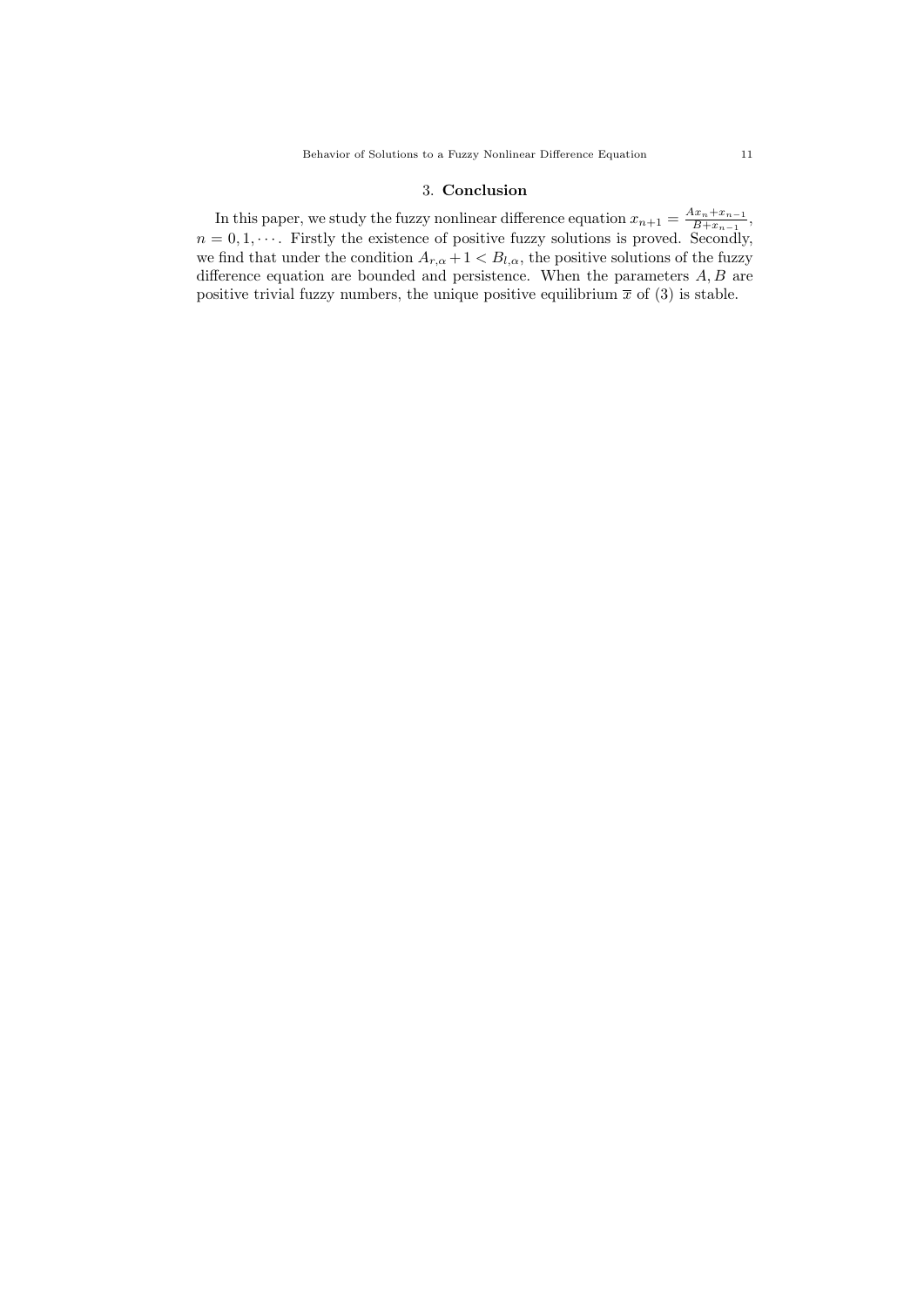**Acknowledgements.** We would like to express our thanks to the referees for their suggestions which certainly improved the exposition of this paper. This work is partially supported by the Doctoral Foundation of Guizhou University of Finance and Economics(2010), and supported by the Scientific Research Foundation of Guizhou Science and Technology Department(Dynamics of Impulsive Fuzzy Cellular Neural Networks with Delays [2011]J2096).

### **REFERENCES**

- [1] S. Abbasbandy and M. Alavi, *A method for solving fuzzy linear system*, Iranian Journal of Fuzzy Systems, **2** (2005), 37-43.
- [2] D. Benest and C. Froeschle, *Analysis and modelling of discrete dynamical systems*, Gordon and Breach Science Publishers, The Netherland, 1998.
- [3] E. Y. Deeba and A. De Korvin, *Analysis of fuzzy difference equations of a model of CO*<sup>2</sup> *level in the blood*, Appl. Math. Lett., **12** (1999), 33-40.
- [4] E. Y. Deeba, A. De Korvin and E. L. Koh, *A fuzzy difference equation with an application*, J. Difference Equation Appl., **2** (1996), 365-374.
- [5] R. DeVault, G. Ladas and S. W. Schultz, *Necessary and sufficient conditions the boundedness*  $of x_{n+1} = A/x_n^p + B/x_{n-1}^q$ , J. Difference Equations Appl., **3** (1998), 259-266.
- [6] R. DeVault, G. Ladas and S. W. Schultz, *On the recursive sequence*  $x_{n+1} = A/x_n + 1/x_{n-2}$ , Proc. Amer. Math. Soc., **126** (1998), 3257-3261.
- [7] V. L. Kocic and G. Ladas, *Golobal behavior of nonlinear difference equations of higher order with applications*, Kluwer Academic Publishers, 1993.
- [8] M. R. S. Kulenvic, G. Ladas and N. R. Prokup, *A rational difference equation*, Comput. Math. Appl., **41** (2001), 671-678.
- [9] W. Li and H. Sun, *Dynamics of a rational difference equation*, Appl. Math. Comput., **163** (2005), 577-591.
- [10] G. Papaschinopoulos and B. K. Papadopoulos, *On the fuzzy difference equation*  $x_{n+1}$  $A + B/x_n$ , Soft Comput., **6** (2002), 456-461.
- [11] G. Papaschinopoulos and B. K. Papadopoulos, *On the fuzzy difference equation*  $x_{n+1}$  = *A* + *x*<sup>*n*</sup>/*x*<sup>*n*</sup>*−m*, Fuzzy Sets and Systems, **129** (2002), 73-81.
- [12] G. Papaschinopoulos and C. J. Schinas, *On a systems of two nonlinear difference equation*, J. Math. Anal. Appl., **219** (1998), 415-426.
- [13] G. Papaschinopoulos and C. J. Schinas, *On the fuzzy difference equation*  $x_{n+1}$  =  $\sum_{i=0}^{k-1} A_i / x_{n-i}^{p_i} + 1 / x_{n-k}^{p_k}$ , J. Difference Equation Appl., **6(7)** (2000), 85-89.
- [14] G. Papaschinopoulos and G. Stefanidou, *Boundedness and asymptotic behavior of the solutions of a fuzzy difference equation*, Fuzzy Sets and Systems, **140** (2003), 523-539.
- [15] C. G. Philos, I. K. Purnaras and Y. G. Sficas, *Global attractivity in a nonlinear difference equation*, Appl. Math. Comput., **62** (1994), 249-258.
- [16] G. Stefanidou and G. Papaschinopoulos, *A fuzzy difference equation of a rational form*, J. Nonlin. Math. Phys., Supplement, **12(2)** (2005), 300-315.
- [17] C. Wu and B. Zhang, *Embedding problem of noncompact fuzzy number space E∼*, Fuzzy Sets and Systems, **105** (1999), 165-169.

Qianhong Zhang*∗*, Guizhou Key Laboratory of Economics System Simulation, Guizhou University of Finance and Economics, Guiyang, Guizhou 550004, P. R. China *E-mail address*: zqianhong68@com.cn

Lihui Yang, Department of Mathematics, Hunan City University, Yiyang, Hunan 413000, P. R. China

*E-mail address*: ll.hh.yang@gmail.com